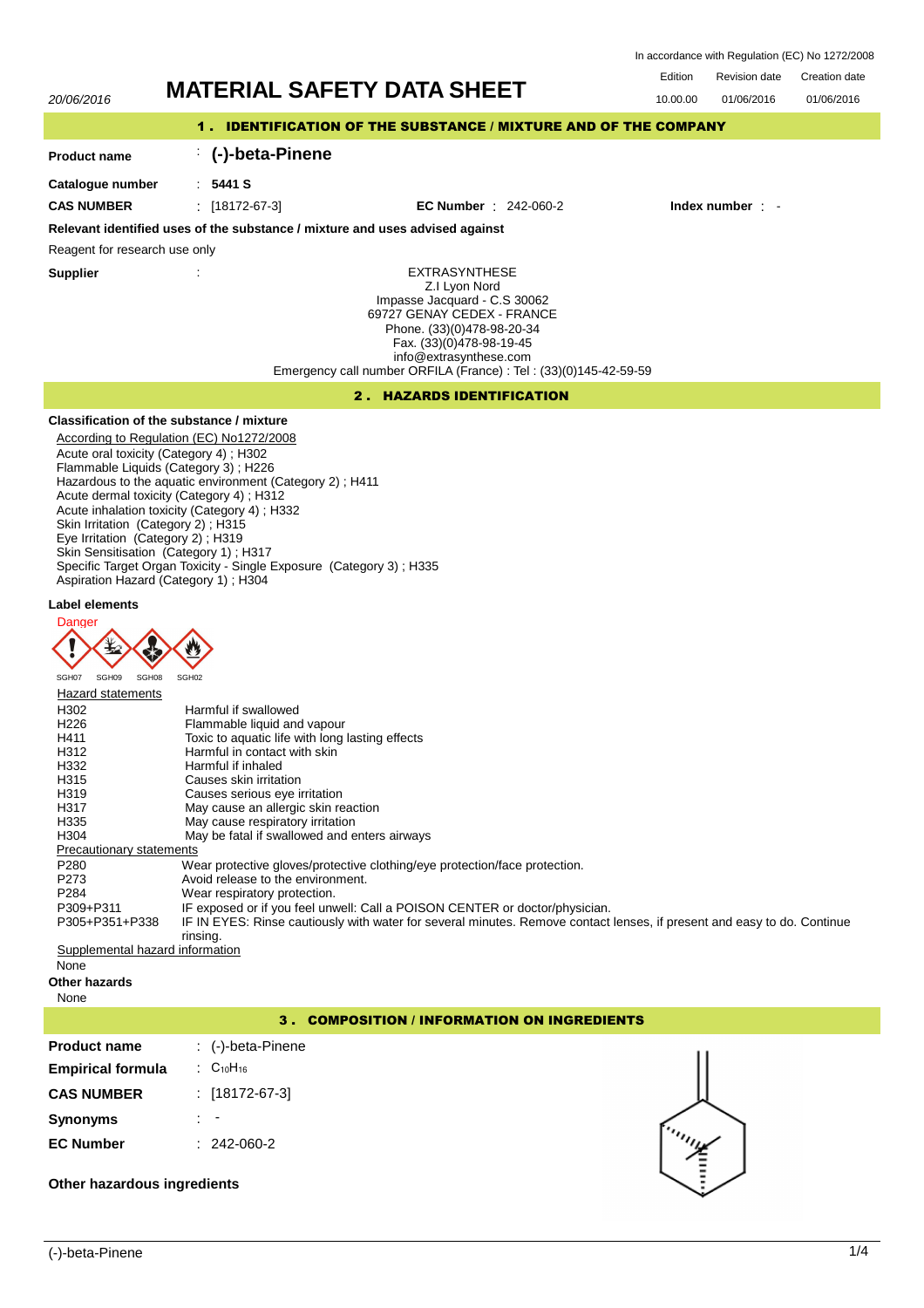## No data available.

#### 4 . FIRST AID MEASURES

#### **Inhalation**

In case of inhalation, move the victim to fresh air. If breathing is difficult, put the victim on oxygen. If breathing stops, carry out artificial respiration.

#### **In case of skin contact**

Wash thoroughly with water and soap.

#### **In case of eye contact**

Rinse well with plenty of water for at least 15 minutes.

#### **Ingestion**

Do not make an unconscious person vomit or swallow anything. Rinse the mouth thoroughly with water.

## 5 . FIRE-FIGHTING MEASURES

**Extinguishing media**

Carbon dioxide, dry powder.

## **Special hazards arising from the substance**

Harmful/toxic vapours, carbon oxides may be released during the fire.

#### **Advise for fire-fighters**

Wear an autonomous breathing apparatus and suitable protection clothing against chemical agents.

#### 6 . ACCIDENTAL RELEASE MEASURES

#### **Personal precautions**

Use personal protective equipment. Evacuate the personnel from the contaminated zone. Ensure adequate ventilation.

#### **Environnemental precautions**

Keeping away from drains, surface and ground waters.

#### **Methods and materials for containment and cleaning up**

Clean up without creating dust and place in adapted and sealed containers for elimination. Wash the contaminated aera with water and soap. Confine washing water and dispose of it complying with the local regulations. After cleaning, quickly eliminate traces of water with a product absorbing liquids (for example : sand, sawdust, universal binder, Kieselguhr).

## 7 . HANDLING AND STORAGE

# **Precautions for safe handling**

Avoid formation of dust. Avoid contact with skin and eyes. During handling, wear suitable personal protective equipment (see section 8). Follow the normal measures for preventive fire protection.

# **Specific handling**

No data available.

## **Specific end use(s)**

No data available

#### **Conditions for safe storage, including any incompatibilities**

Store in a cool well-ventilated place.

Keep container tightly closed in a dry place away from light.

Store at <+8°C

## 8 . EXPOSURE CONTROL/PERSONAL PROTECTION

#### **Respiratory protection**

Wear imperatively an appropriated mask/respirator, tested and approved by standards such as NIOSH (US) or CEN (EU).

#### **Hand protection**

Handle with protective gloves. The selected gloves have to satisfy the specifications of EU Directive 89/686/EEC and the standard EN 374 derived from it.

#### **Eye protection**

Wear safety glasses.

## **Skin protection**

Wear suitable protective clothing according to the quantity and the level of activity of the substance at the workplace.

## 9 . PHYSICAL AND CHEMICAL PROPERTIES

## **Information on basic physical and chemical properties**

| Physical state | $:$ Liquid               |
|----------------|--------------------------|
| Color          | : No data available.     |
| Solubility in  | : Chloroform (Soluble)   |
|                | : Diethylether (Soluble) |
| Melting point  | : No data available.     |
| рH             | : No data available.     |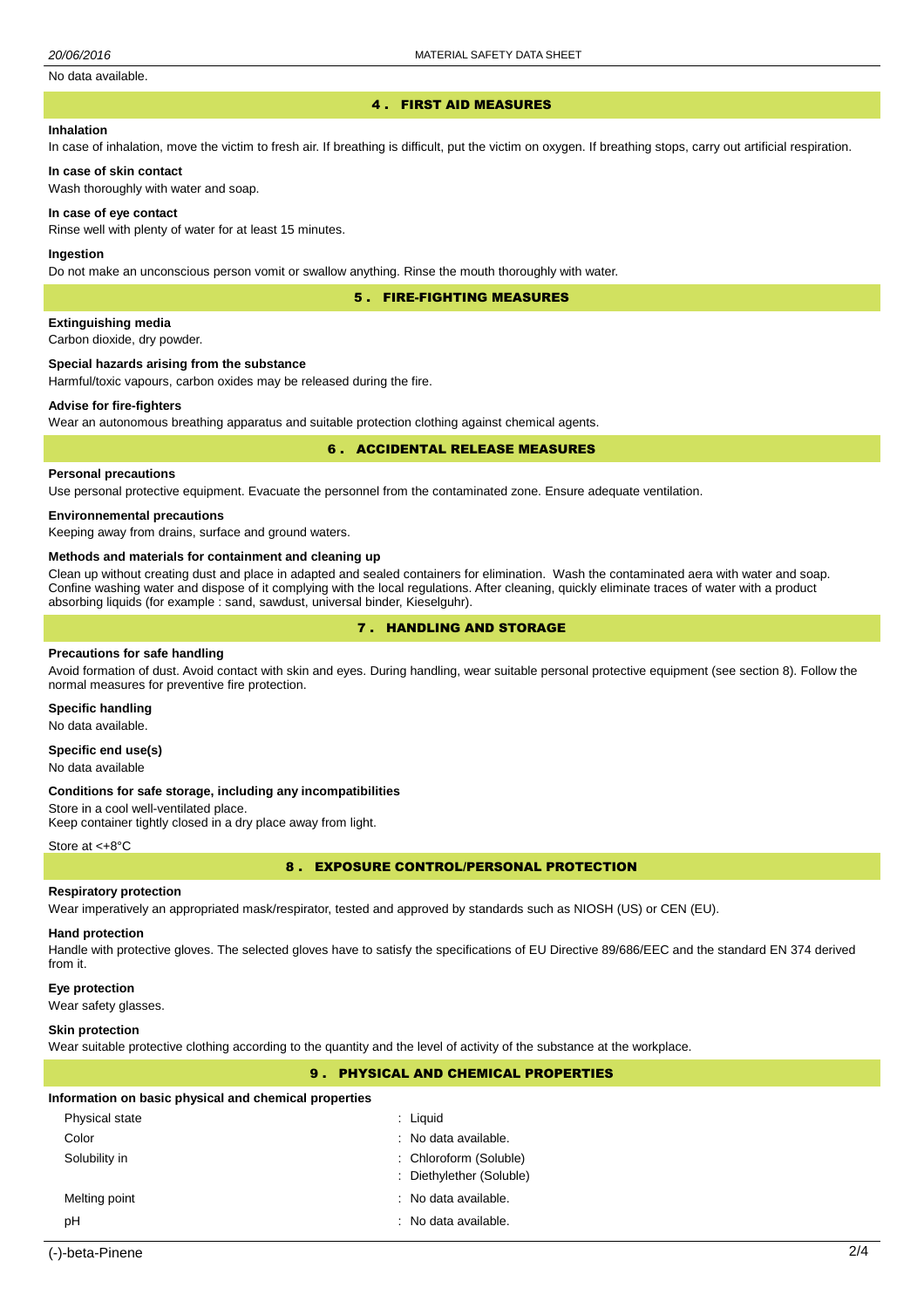| Partition coefficient: n-octanol/water | No data available.     |
|----------------------------------------|------------------------|
| Auto-ignition temperature              | $:$ No data available. |
| Decomposition temperature              | : No data available.   |
| Viscosity                              | : No data available.   |
| Initial boiling point                  | $: 165^{\circ}$ C      |
| Flash point                            | $: 32^{\circ}$ C       |

## **Other information**

No data available

## 10 . STABILITY AND REACTIVITY

## **Reactivity**

No data available.

## **Chemical stability**

Stable under recommanded storage conditions.

## **Possibility of hazardous reactions**

No hazardous reactions during storage and handling complying with the instructions.

## **Conditions to avoid**

No data available.

## **Incompatible materials**

No data available.

## **Hazardous decomposition products**

No hazardous decomposition products if the instructions for handling and storage are respected. During high overheating of the substance or during a fire, hazardous decomposition products may be produced.

## 11 . TOXICOLOGICAL INFORMATION

## **Acute oral toxicity**

No data available.

#### **Acute dermal toxicity**

No data available.

#### **Acute inhalation toxicity**

No data available.

#### **Skin Corrosion**

No data available.

# **Skin Irritation**

No data available.

## **Serious Eye Damage**

No data available.

#### **Eye Irritation**

No data available.

#### **Respiratory Sensitisation**

No data available.

#### **Skin Sensitisation**

No data available.

# **Germ Cell Mutagenicity**

No data available.

## **Carcinogenictiy**

No data available.

## **Reproductive Toxicity**

No data available.

# **Specific Target Organ Toxicity - Single Exposure**

No data available.

# **Specific Target Organ Toxicity - Repeated Exposure**

No data available.

# **Aspiration Hazard**

No data available.